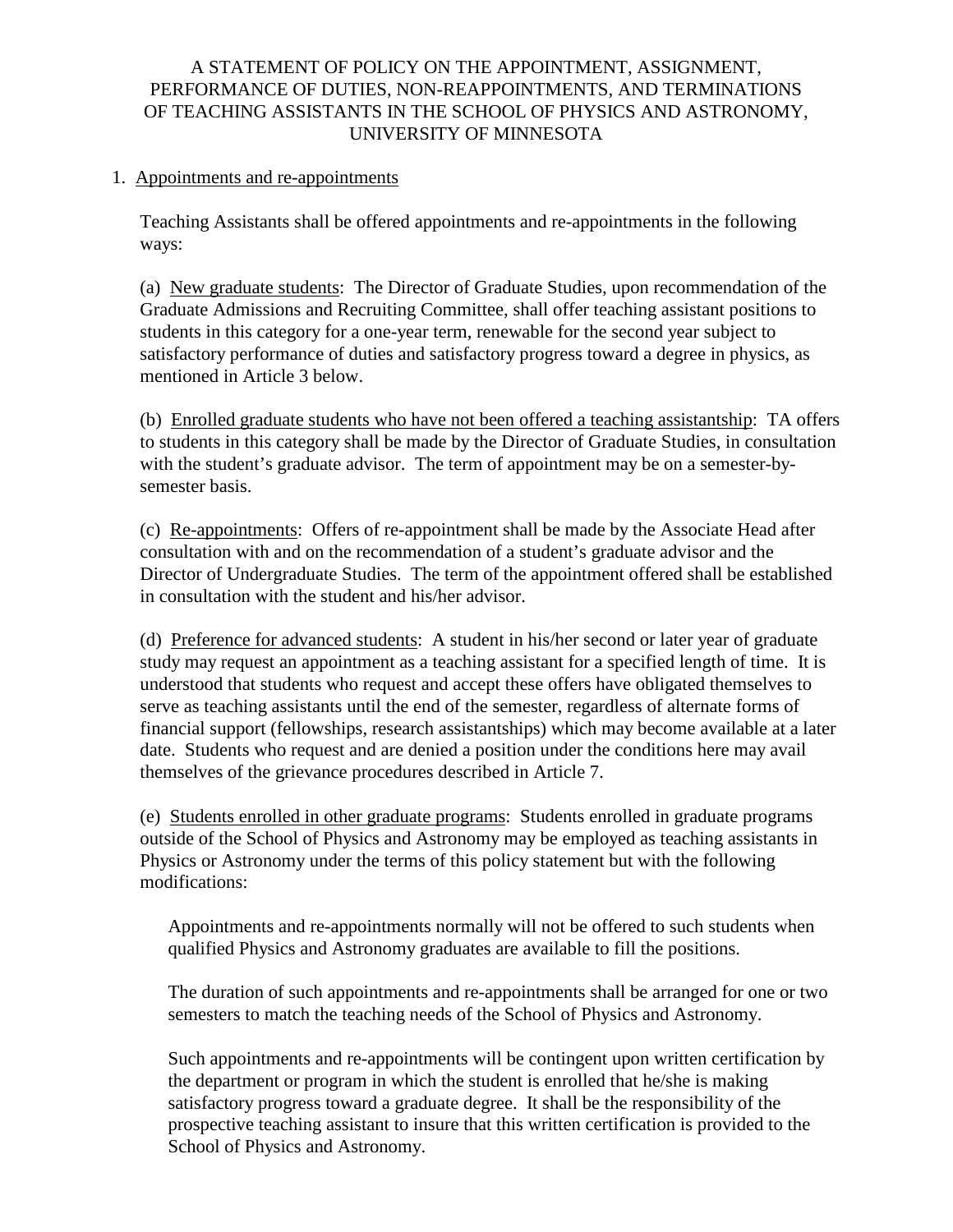### 2. Change in appointments, terms and conditions

 If a student has accepted a position in writing, and if other forms of University support become available to him/her at a later date (fellowships, research assistantships, etc.), then he/she may be released from his/her position only if, in the judgment of the Associate Head, a satisfactory replacement is available or if the circumstances have made it possible to maintain the teaching program without his/her services. It is the policy of the School to permit such changes when possible and when they are in the interest of the graduate student concerned; but the undergraduate teaching program must be protected.

### 3. Performance and evaluation

- (a) satisfactory performance of teaching duties, and
- (b) satisfactory progress toward a graduate degree

These specifications and criteria are included in Appendix to this Statement of Policy.

### 4. Duties of a physics teaching assistant

Graduate student teaching assistants may be assigned a variety of duties under the supervision of one or more faculty members. These assignments may vary from semester to semester as the needs of the teaching program vary. They may include serving as laboratory instructor, conducting recitation and problem-help sessions, development of new course material, grading examination papers from lecture courses, and tutoring individual students. Usually, these work assignments will be made at the beginning of each semester, but unusual situations may necessitate changing an assignment during a semester.

### 5. Outside employment

A Physics graduate student employed as a teaching assistant in the School of Physics and Astronomy must inform the Director of Undergraduate Studies of any other regular employment which he/she holds, either inside the University or with an outside employer. It is the policy of the School of Physics and Astronomy that students may hold no more than a total of 50% of full-time employment. This will serve as a guideline for outside employment, although here each case will be considered as it affects the two primary responsibilities of the teaching assistant - his/her teaching performance and his/her progress toward a graduate degree.

6. Terminations or serious changes in the conditions of employment which are not mutually agreeable to both parties shall be made only for stated cause and given to the appointee in writing. Acceptable causes for such action by the School of Physics and Astronomy shall consist of:

(a) Unsatisfactory performance of duties (see conditions listed in Appendix A).

(b) Unsatisfactory progress toward a graduate degree, as specified in Appendix A of this statement.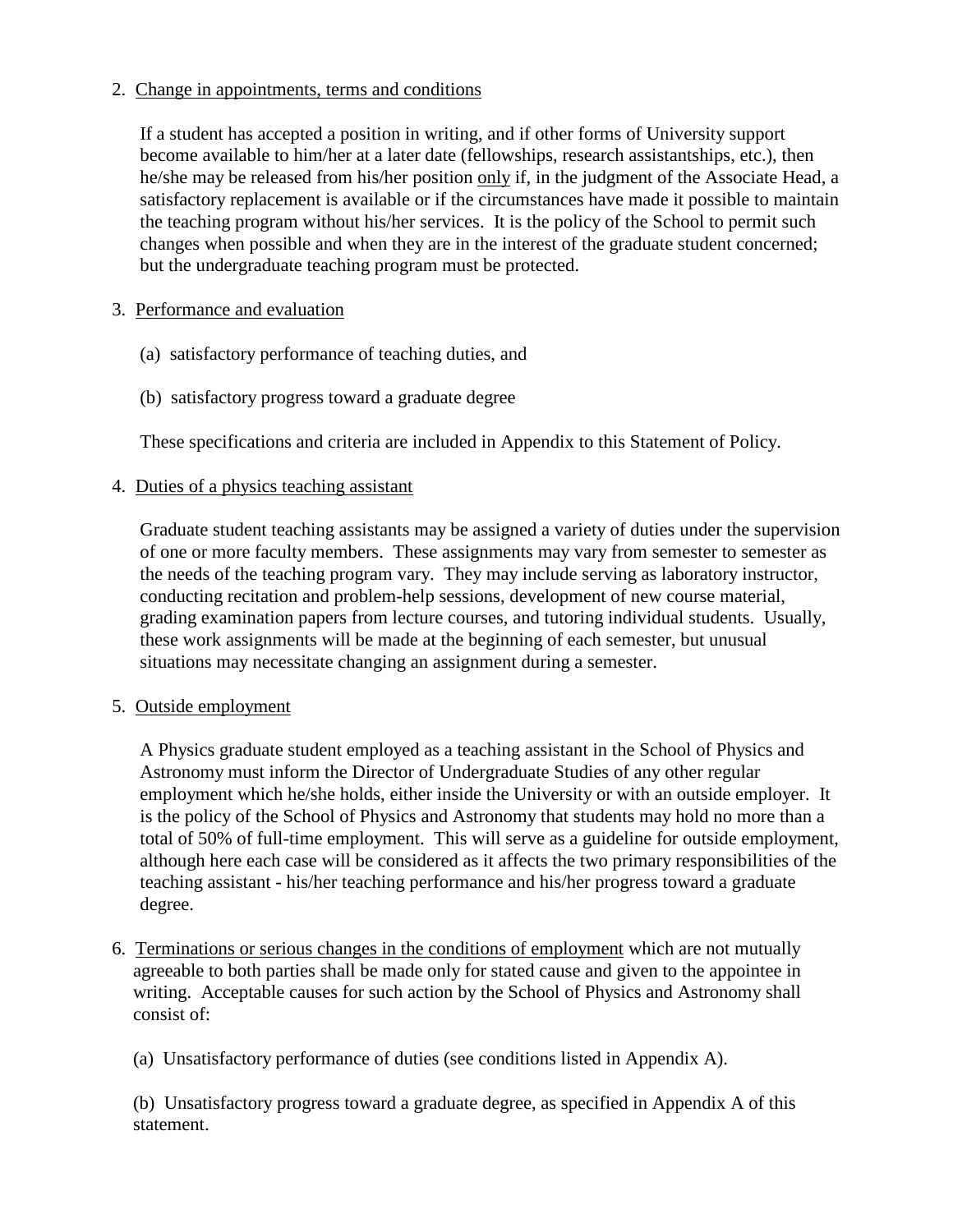#### 7. Grievances and appeals

Grievances or appeals from any of the above-mentioned actions shall be handled informally by a grievance committee. Matters may be brought before the grievance committee, either anonymously or otherwise, through the following channels:

Head, School of Physics and Astronomy Associate Head, School of Physics and Astronomy Director of Graduate Studies Director of Undergraduate Studies Graduate Advisors Office for Conflict Resolution (www.umn.edu/ocr) Graduate School Academic Grievance Committee

Where appropriate, the grievance committee may recommend action to the Head or to other faculty committees. Appeals from findings of this grievance committee or from resulting action may be carried to a grievance panel of the College of Science and Engineering.

#### 8. Paid vacation

 The University of Minnesota has a clear policy on vacations. Graduate teaching assistants do not receive paid vacation other than official University of Minnesota holidays. The University does not recognize the time between terms as holidays. TAs are paid to work as a TA throughout the academic year. Although the Physics Department typically does not assign TA duties after final exam grades are recorded, TAs are obliged to carry out any duties associated with teaching assistantship even if they fall during the break time. TAs should check with his/her professor before making holiday plans which involves leaving town to ensure that there are no outstanding TA duties to attend during that time. In particular, do not plan to be away right up until the day before the new semester starts as some of the planning meeting for the new class may take place up to a week before the actual start of the new semester.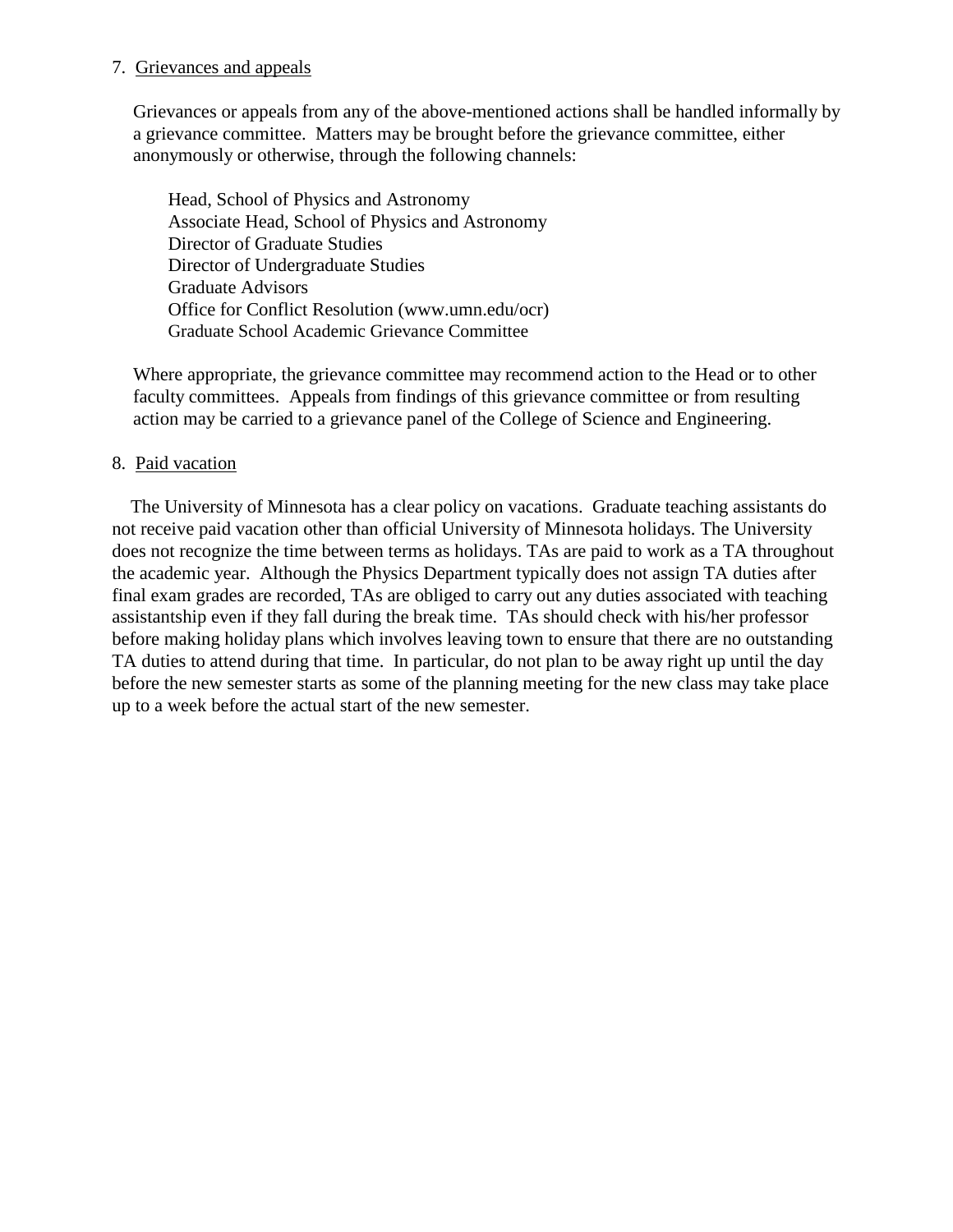### Appendix A

# Requirements for Satisfactory Performance of Teaching Assistants

Teaching Assistants must maintain satisfactory performance of teaching duties and satisfactory progress toward a graduate degree.

Performance evaluations shall be made by the Director of Undergraduate Studies and the faculty member responsible for the course. Performance evaluations by the students may also be used.

The "Graduate Student Handbook" prepared by the School of Physics and Astronomy outlines the year-by-year progress expected of a graduate student.

# Satisfactory Academic Progress

A graduate student may hold an appointment as a Teaching Assistant in the School of Physics and Astronomy if he/she is in good standing with the University of Minnesota Graduate School and is making satisfactory progress towards a graduate degree with a major in the School of Physics and Astronomy.

The Graduate School provides a "warning" concerning a student's status for each semester if the student is deficient in one of the factors listed below. If the deficiency is not remedied by the beginning of the following semester, a "hold" is placed on registration and the student cannot register until the deficiency is removed. Registration in Graduate School is a prerequisite for holding the position of Teaching Assistant.

Criteria for a "warning" on a student's registration are the following:

- 1. The grade point average for work since entering graduate school must not fall below 2.8 for MS students and 3.3 for Ph.D. students.
- 2. The number of incomplete credit hours must not exceed six.
- 3. A student registered as working towards a Master's degree should have submitted his/her master's program degree plan by the time he/she has completed 10 credits of graduate work.
- 4. For satisfactory progress, students who pass the graduate written examination should find a research advisor during their second year in graduate school. They should file a graduate degree plan and pass the preliminary oral exam during their third year in graduate school.

A graduate student receiving a "warning" should take prompt action to remove the deficiency before the end of that semester so his/her status for the following semester will not be in question.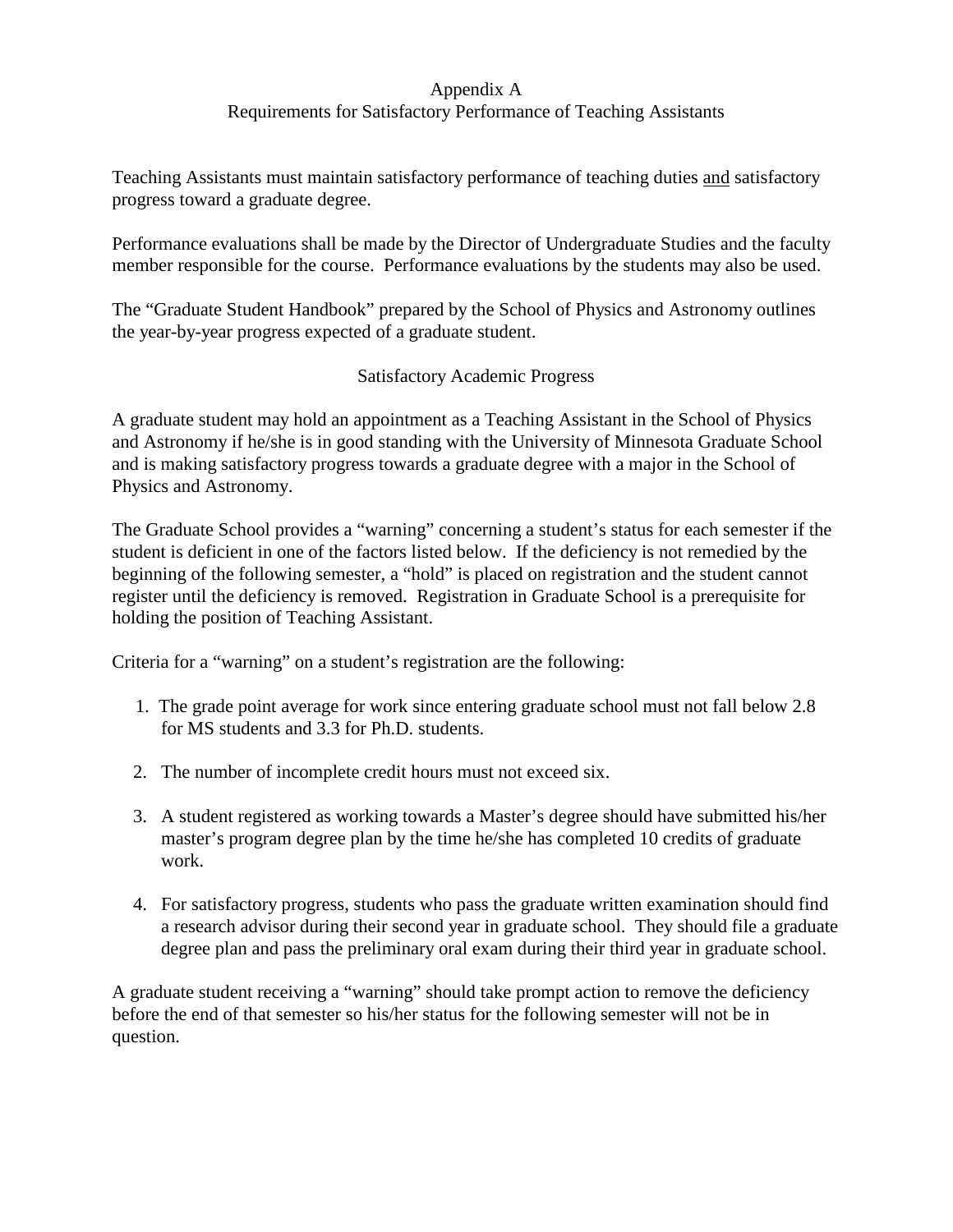### Satisfactory Performance of Teaching Duties

The task of teaching large numbers of students is one which requires the coordinated efforts of many people; the lecturer, the laboratory and discussion instructors, technicians, the students, and several others. As members of this group, the Teaching Assistants should cooperate with the others in the teaching process and in its evaluation, review and improvement. By doing so, they will contribute to their own development as well as to the effective functioning of the Physics program and the University of Minnesota.

As a member of the teaching staff, the Teaching Assistant's primary responsibility is in helping the School of Physics and Astronomy provide its students with as rewarding and challenging an exposure to physics as possible. This means responsibilities both to the undergraduate enrolled in the TA's classes and to the other members of the staff with whom he/she works.

An important obligation is the need for the Teaching Assistant to meet his/her laboratory sessions, recitations sections, office hours, proctoring assignments, and instructional team meetings promptly and reliably. If circumstances arise which prevent fulfilling any of these appointments, it is the TA's responsibility to arrange, either directly or through the Physics Office, for someone to serve in his/her place. The TA must also inform the Physics Office and the faculty member in charge of the class of any replacement arrangements which are made directly by the TA.

To make the interactions with his/her students as effective as possible, the TA is expected to familiarize himself/herself thoroughly with the subject being studied, the laboratory equipment and procedure, and/or the problems assigned for recitation sections. This includes attendance at all meetings of the course team of which the TA is a member. The TA is also expected to participate in all training sessions offered by the School, either before the beginning of classes or while classes are in session. Mentor TAs are here to help you become a better TA. See the mentor TAs if you have questions or concerns.

To help students improve their performance, it is important that material handed in be evaluated carefully and returned promptly. Grades should be determined with care and recorded accurately and by the deadline established by the faculty for the course.

Each laboratory instructor should see that his/her students take reasonable care of the equipment they use, and *he/she should endeavor to leave the laboratory facilities in good condition for use by the following class*. He/she should report to the laboratory technician equipment which does not function properly. Equipment problem requests can be emailed directly to labhelp@physics.umn.edu

The preferred method for submitting introductory lab problems/questions is through the labhelp system on every lab computer. There is an icon/link on each desktop that allows problems to be submitted by students and TAs when logged in with their x.500. The lab instructor also can mail directly to **labhelp@physics.umn.edu.** 

Since the general development and improvement of our courses is influenced by the response of the students, the Teaching Assistants are encouraged to be aware of the reaction of the students to the teaching of the course and to share this information with the supervising faculty members and colleagues. To facilitate this exchange of information, Teaching Assistants must attend the periodic meetings of those concerned with each course.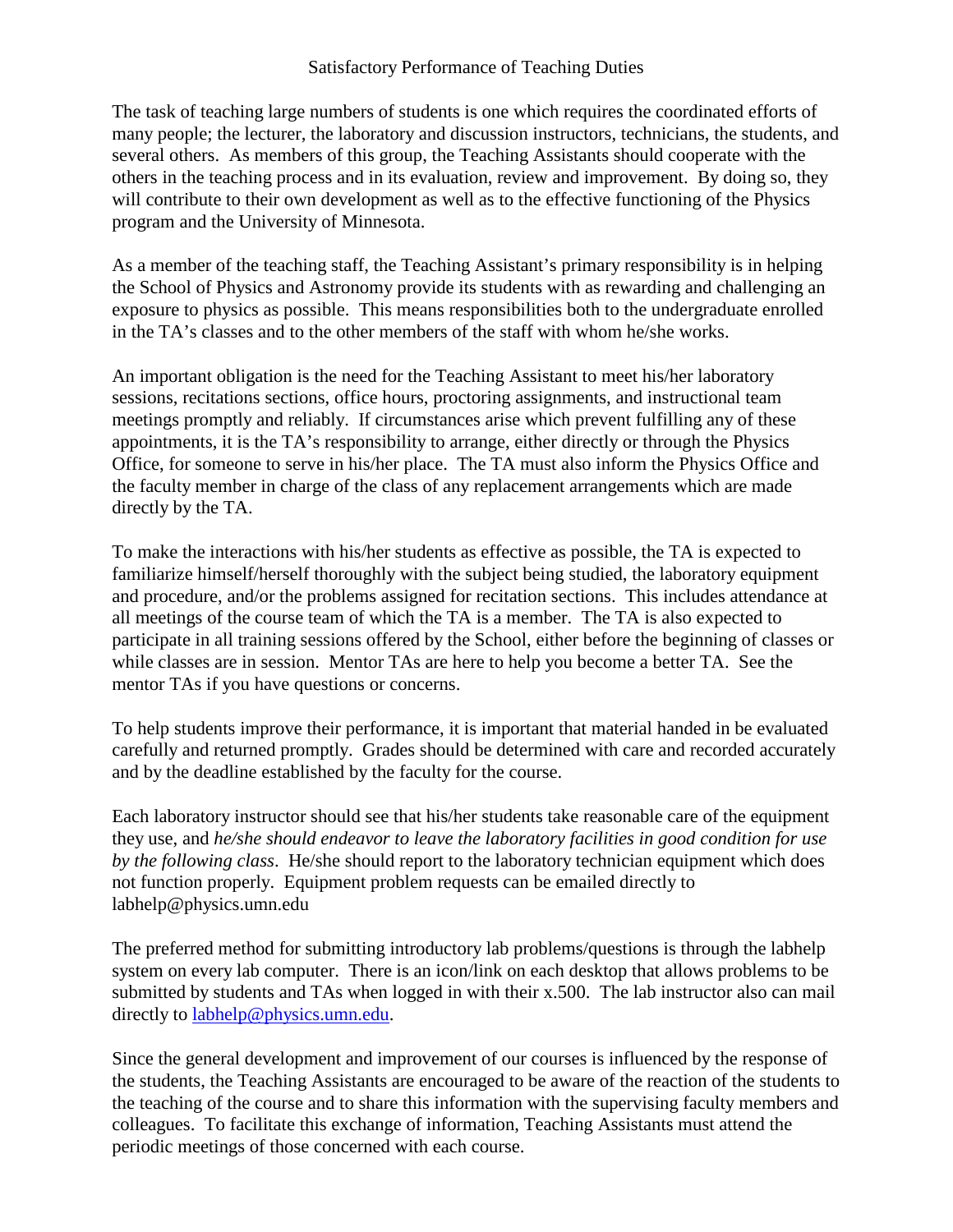# TA Seminar:

All new TAs are expected to take PHYS 5072: Teaching Introductory College Physics in both fall and spring semesters. This course will helps TAs prepare for teaching and deals with various issues that can occur in classes. TAs should take PHYS 5072 for one credit in the fall and two credits in the spring.

# Proctoring:

TAs are often required to proctor exams during the semester. While proctoring, TAs are responsible for answering student questions and deterring/reporting cheating.

Before the exam:

- Pick up exams from the student services office the day of the exam, at least 25 minutes before the exam if the exam is held on West Bank
- *TAs are not allowed to print exams on their own*

# At the start of the exam:

- Read any special instructions from the professor to the class
- Remind students that they should put their names, student ID numbers, and x500 all papers including bubble sheets for identification purposes.
- Explicitly tell students what materials (calculator, crib sheet, etc.) they may use
- Ensure that students are sitting in every other seat
- Announce what time the exam ends and write it on the board

### During the exam:

- Count the number of students in the room
- Announce when there are five minutes remaining
- Ouietly walk around the room watching students work
- Answer student questions quickly and quietly
- Have students who finish early turn in exams quietly and leave the classroom
- Confiscate any unapproved calculators, to be returned at the end of the exam
- Watch for suspicious behavior/cheating
	- o If cheating is suspected, TAs should discuss this with their fellow proctors and instructor

### After the exam:

- Have remaining students turn in complete exams in an orderly fashion
- Check the room for any lost items
- Bring all test materials to the students services office right away after the exam
	- o Count and separate each problem (and bubble sheet) of the exam into separate piles and record in the *Proctor Log*
	- o Turn in separated problems, bubble sheets, scratch paper, extra exams, blank paper, and bubble sheets in neat stacks to the Undergraduate Program **Coordinator**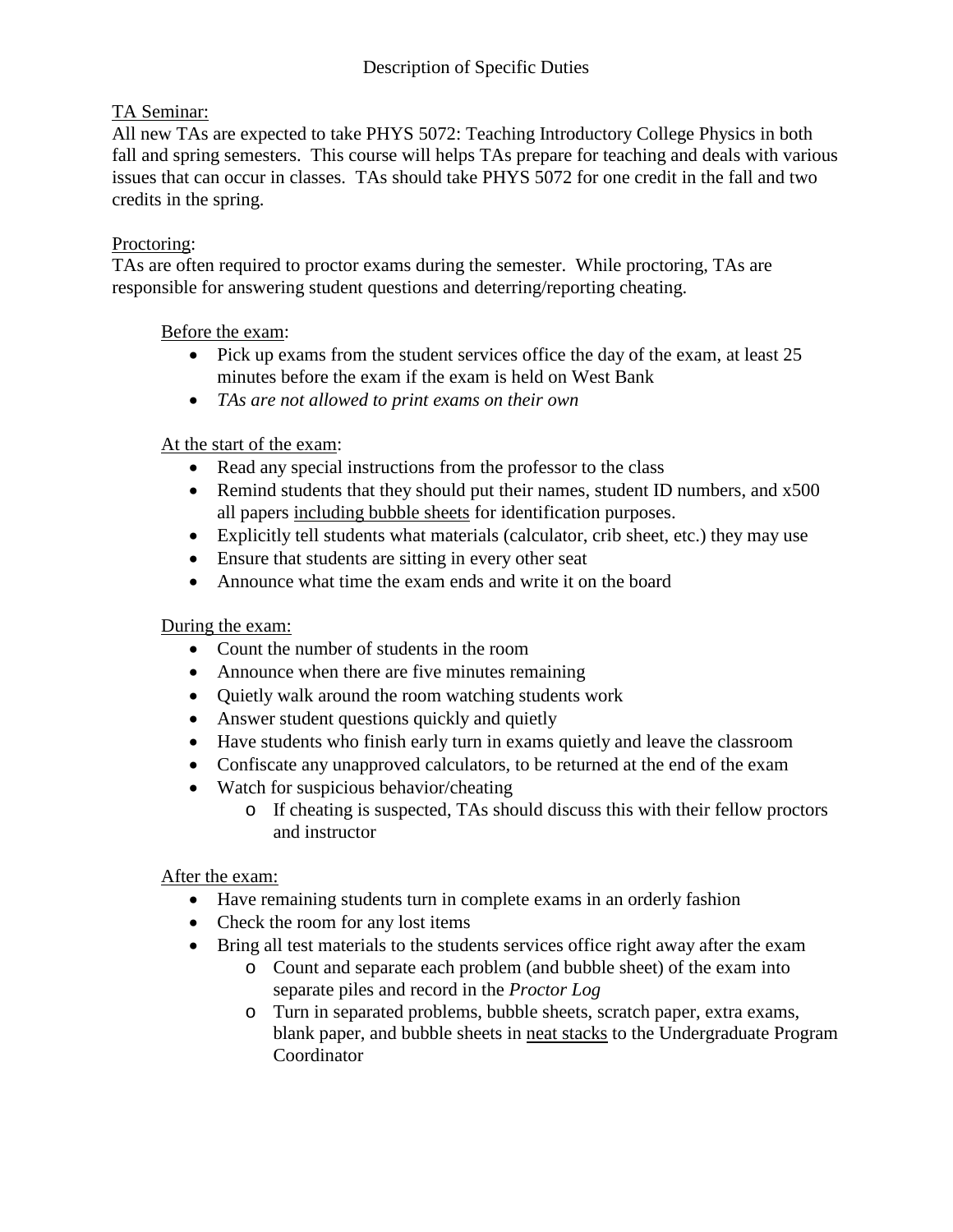## Grading:

TAs may pick up their problem for grading as soon as the proctors turn the papers in to the office. Graders must count the papers and record the number in the *Grader Log*. Upon returning the graded exams, the exams must be counted again and recorded in the *Grader Log*. Grades must be submitted electronically via MyPhys. Emailed grades will not be accepted.

After grading is complete, TAs must enter grades into the class templates using the following procedure *on a physics network computer*:

- 1. Download the class template from the Gradebook Templates and uploads page, found under My Classes in MyPhys
- 2. Enter student scores
	- a. **NEVER change or alter the template in any way. Do not change the name of the template, the order of the students, or delete students**
	- b. If a student's name does not appear on the template, enter the name and score at the bottom of the student list
	- c. If a student is listed in the template but did not turn in a paper, do not enter a score
	- d. If a student did answer the problem, but did not receive any points, enter a zero
- 3. Save the file. **DO NOT CHANGE THE NAME OF THE FILE.**
- 4. Upload the template to the physics website (link found underMy Classes in MyPhys)
	- a. Never upload more than one template
	- b. See the Undergraduate Program Coordinator if you need to add or change the template
- 5. Once the templates have been uploaded, delete the files from any public computer, but keep a backup copy on a secure private computer. Do not keep old templates. New templates are posted for every quiz
- 6. Grade changes may be submitted online using the link found on the template webpage

Grading typically must be completed two business days after the exam. For example, if an exam is on Friday, grades are due to the office on Tuesday by mid-day. This give the Undergraduate Program Coordinator and faculty time to compile and review the gradebook and make any changes or score adjustments as needed before the papers are handed back during that week's discussion section.

# Returning Exams to Students:

Exams will be available to be returned to students on the day of the discussion sections, pending instructor approval. Papers are not released from the office unless the entire exam has been turned in to the office and the Undergraduate Program Coordinator has faculty approval to return the exam. TAs need to sign out the exams in the *Returned to Students Log*. Papers typically go back to students the week after the exam is held, during the discussion section.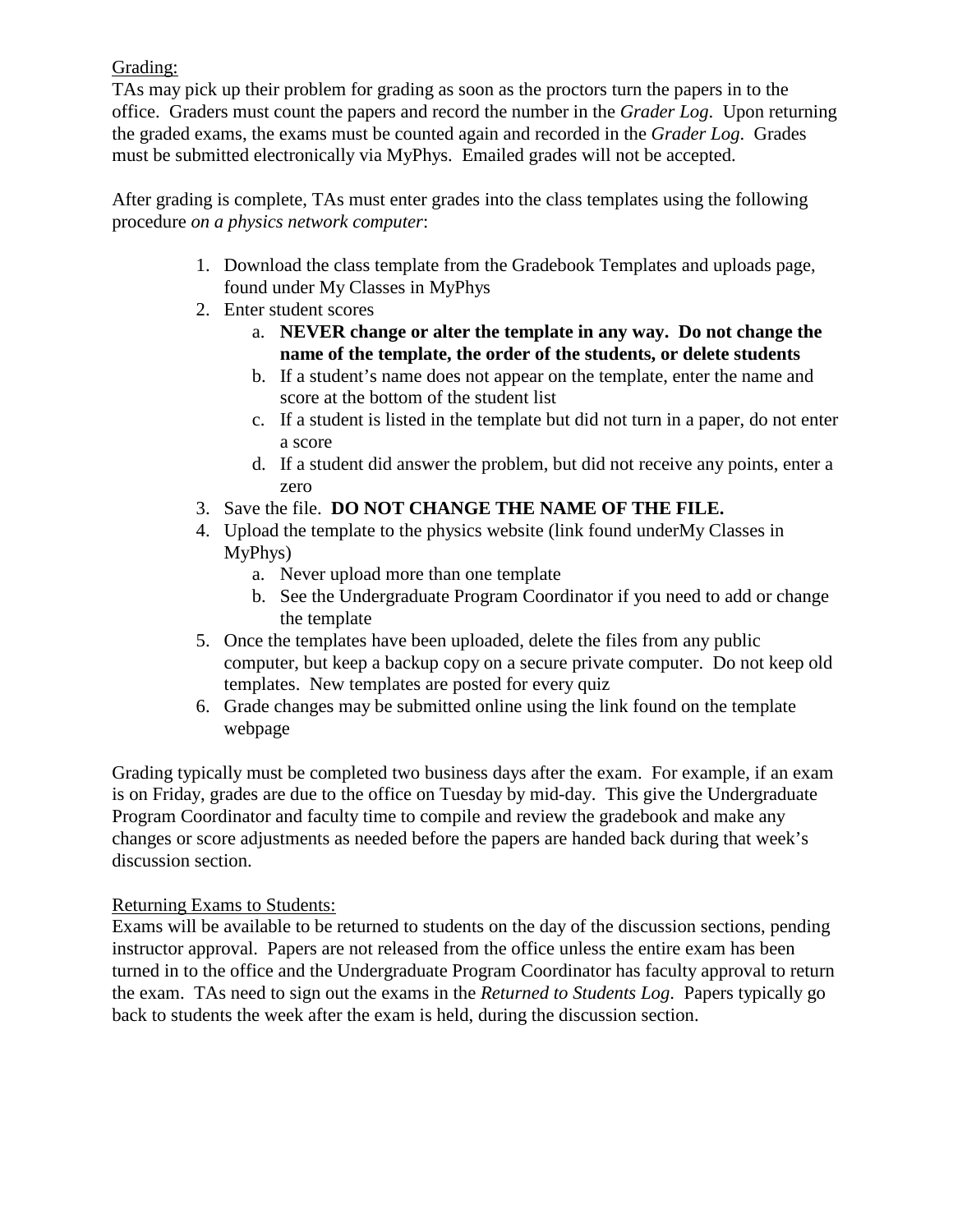Final Exams: Most TAs will be expected to grade at least one final exam problem*. Final exams must be graded and turned in before students may leave campus* (see 8. Paid Vacation above). Because submitting final grades late to the registrar has a significant impact on undergraduate students (potential loss of financial aid, enrollment status, etc.), failure to grade and return final exams to the office before leaving campus will result in disciplinary action.

There are two types of final exams:

- Regularly scheduled final exam times are determined by OneStop [\(http://onestop.umn.edu/calendars/final\\_exams/\)](http://onestop.umn.edu/calendars/final_exams/). The procedure for regularly scheduled final exams is the same as the exam procedure outlined above.
- Common Final exam times are chosen by the Office of Classroom Management. These exams are for classes that have multiple sections (12xx and 13xx). Most sections will be split into multiple classrooms to accommodate every other seating, therefore more proctors are needed for the common final than for regular exams.
	- o The common final always starts at 6:30pm. TAs should pick up final exams at least 25 minutes early from the student services office. TAs should follow normal exam procedure for proctoring and returning the exam to the office.
	- o The exam ends at 9:30pm, so TAs should be back to the office no later than 10:00pm. After checking the exam problems in to the Undergraduate Program Coordinator, TAs may pick up problems for grading.
- There is a make-up final exam the morning after the Common Final, starting at 8:00am. TAs who are proctoring this exam (one from every class that has a student taking the final exam) need to pick up the exams from the Undergraduate Program Coordinator no later than 7:30am. Once the make final is over, exams must come back to the office right away to be distributed to the graders.
- The make-up finals and the finals taken at the Disability Resource Center are available for grading at 12:00pm the day after the Common Final.

### Office Hours/Tutoring:

Office hours for introductory courses are currently held in Williamson 140. Students come to the tutoring room for one-on-one/small group tutoring. Most TAs will have at least one office hour each week in the tutoring room. The tutor schedule is determined by the student services office and the instructors. *Office hours are part of a TA's appointment and are not optional.* Failure to attend scheduled office hours will result in disciplinary action.

TAs must sign in to the tutoring room in the *Tutor Sign In Log*. If a TA fails to sign in to the tutoring room, the TA is required to hold a make-up office hour in the next week. In the event of a conflict with a tutoring hour, TAs must find a replacement to cover the tutoring hour, except in an emergency. If the TA cannot find a replacement tutor, the TA must attend his/her tutoring hour. Missing a tutoring hour will result in holding an additional make up tutoring hour the following week. For help finding a replacement tutor, contact the Undergraduate Program Coordinator.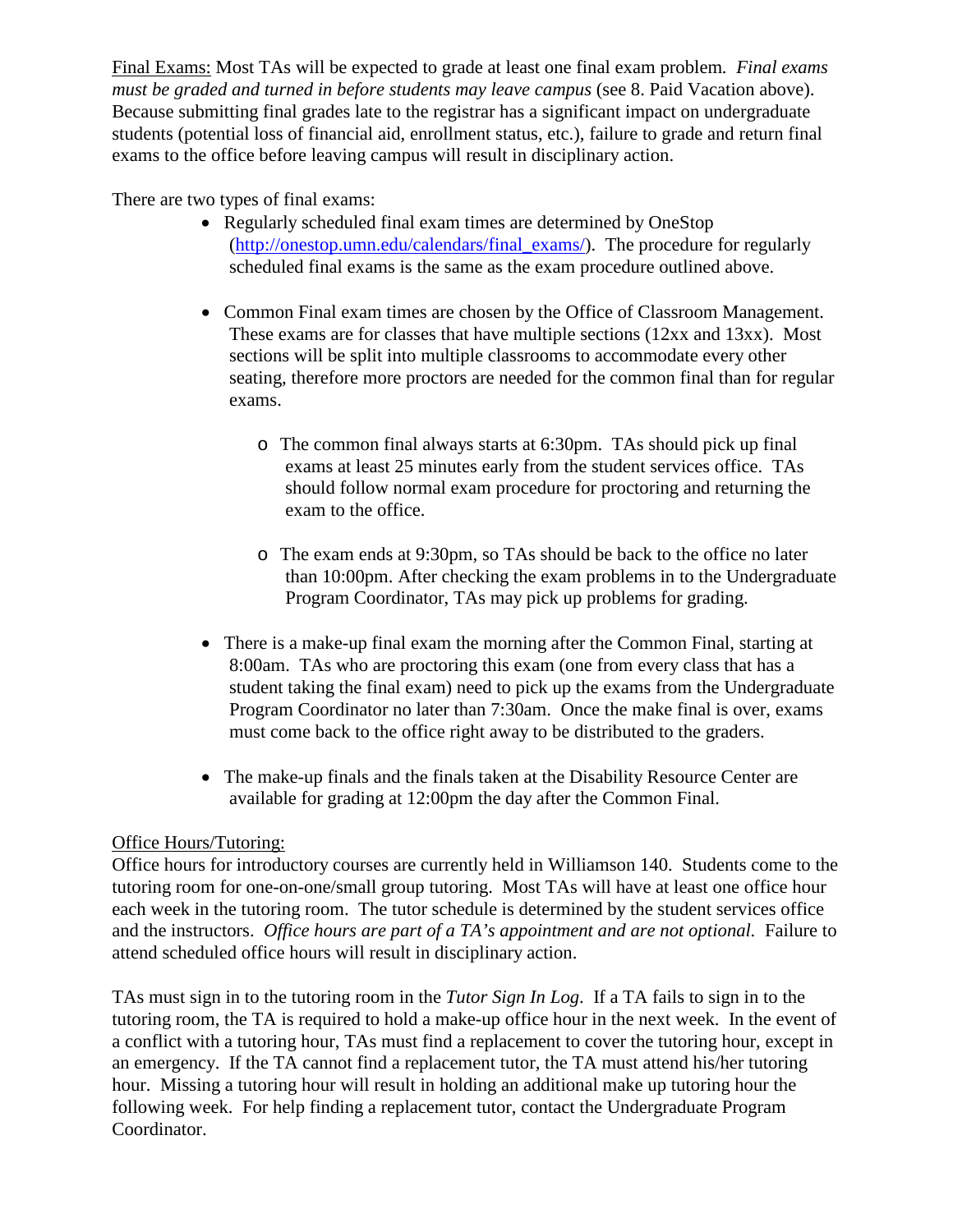#### Department/University Policies and Resources

Disability Resource Center: Many students have course accommodations registered through the Disability Resource Center. These accommodations vary greatly and can include time extensions on exams, peer note takers, classroom aids, etc. If a student asks about accommodations, TAs must refer the student to the Undergraduate Program Coordinator and the instructor. Students will not receive accommodations unless they provide their accommodation letter to the Undergraduate Program Coordinator. The Undergraduate Program Coordinator handles all accommodations. Please do not offer any accommodations or information to students, as TAs do not have the authority to grant accommodations.

*Legally, students do not have to disclose any information regarding why they have an accommodation letter, and TAs are not allowed to ask about the accommodation letter's circumstances. Respect students' privacy and do not discuss accommodations other than with the Undergraduate Program Coordinator, course instructor, and the student. Violations of this policy will result in disciplinary action.*

Away Exams: Sometimes students request away exams. Students who need an away exam must contact the Undergraduate Program Coordinator and the instructor to set up the away exam. Only the Undergraduate Program Coordinator and the instructor can determine whether the student can be allowed to take an away exam.

Student Privacy: The Family Education Rights and Privacy Act (FERPA) protects student data and allows students to review nearly all the information the University of Minnesota maintains on him/her. FERPA also protects private student data, such as student grades, ID numbers, social security numbers, and directory information (addresses/phone number) that has been suppressed.

*Never post grades by Social Security Number, student ID number, or any other way in which the student could be identified. Exams, papers, blue books, or any other graded materials containing identifiable student information (such as name, student ID number) should be distributed directly to students or available for pick up in a private manner. Leaving a box of graded work outside your office/in mailboxes is unacceptable. TAs who violate FERPA will result in disciplinary action. Violations of FERPA can result in the University losing federal funding.* 

Teaching Evaluations: TAs and faculty both are provided with anonymous feedback via the Student Rating of Teaching (SRTs). SRTs take place at the end of each semester during labs for TAs, and during lecture for the instructor. The results of the SRTs are available several weeks after the semester has ended. TA SRTs are used to determine if a TA needs additional teaching development opportunities.